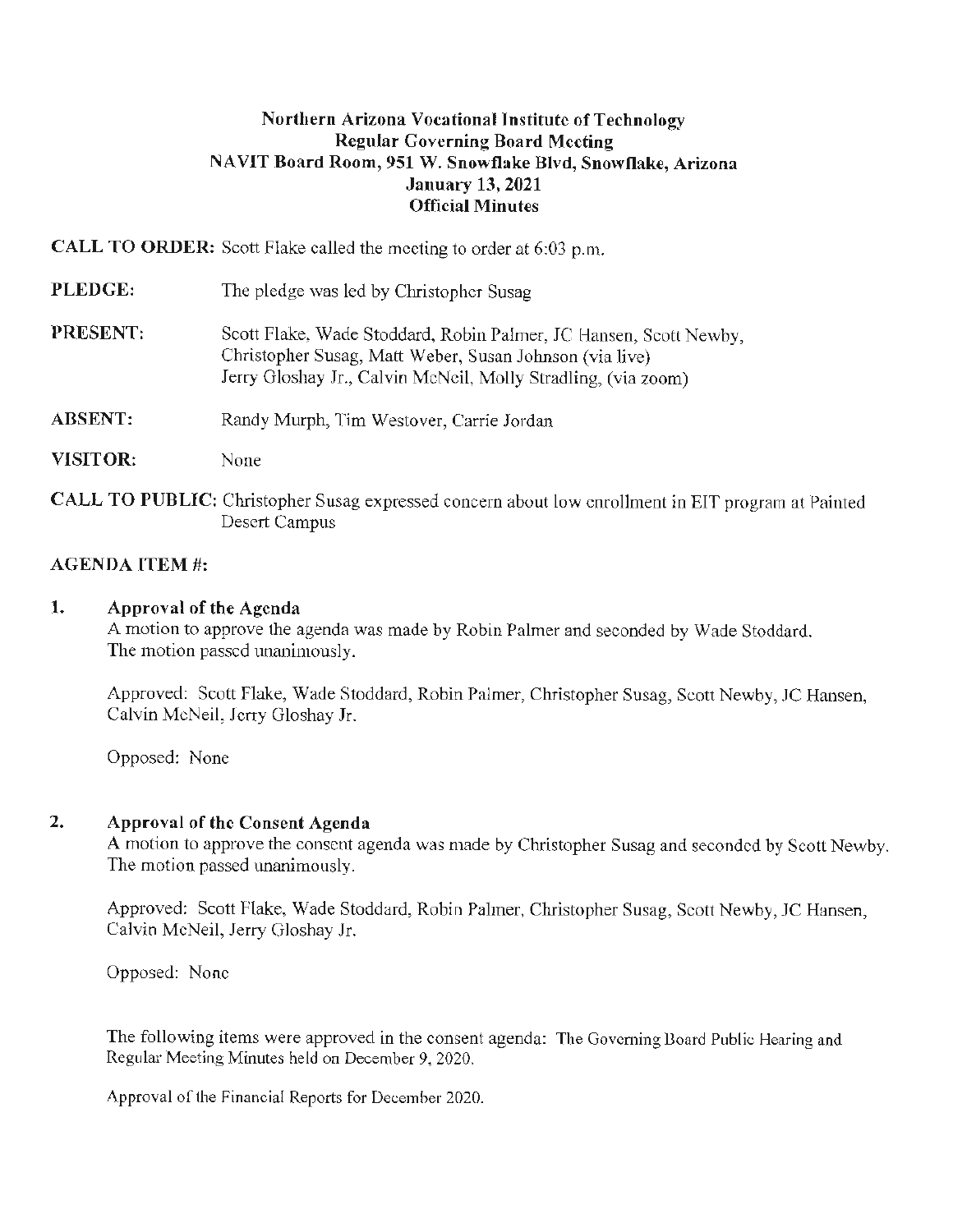The Payroll and Expense Vouchers for December 2020, specifically:

| Payroll |                 | <b>Expense</b> |           |
|---------|-----------------|----------------|-----------|
|         | #12 \$15,953.33 | $\#1014$ S     | 7,271.80  |
|         | #13 \$15,953.33 | #1015S         | 13,951.26 |
|         | #14 \$15,953.33 | $\#1016$ \$    | 9,338.66  |
| #15.    | \$9,214.96      |                |           |

NAVIT Activity Account:

Cosmetology Club - Balance as of December 31, 2020 - \$ 920.55 Fire Science Club - Balance as of December 31, 2020 - \$ 3,037.16 Welding Club - Balance as of December 31,  $2020 - 88,057.62$ Detail is attached.

Auxiliarv Fund Expenditures: Cosmetology Deposit Account Balance as of December 31, 2020 - \$199,826.01

Deposits: \$ 100.00

Checks: \$0

### **3. Approval of Election of Officers**

A motion was made by Robin Palmer and seconded by Scott Newby to approve Christopher Susag to serve as Chair and Wade Stoddard to serve as Vice-Chair of the NA VIT Governing Board for 2021. The motion passed unanimously. Christopher Susag then took charge of the meeting.

Approved: Scott Flake, Wade Stoddard, Robin Palmer, Christopher Susag, Scott Newby, JC Hansen, Calvin McNeil, Jerry Gloshay Jr.

Opposed: None

# **4. Approval of Governing Board Meeting Schedule for 2021**

A motion was made by Scott Flake and seconded by Wade Stoddard to approve the current Governing Board Meeting Schedule for 2021 as presented. (2<sup>nd</sup> Wednesday of each month at 6:00 p.m.) The motion passed unanimously.

Approved: Scott Flake, Wade Stoddard, Robin Palmer, Christopher Susag, Scott Newby, JC Hansen, Calvin McNeil, Jerry Gloshay Jr.

Opposed: None

# **5. Approval of Board Meeting Agenda Posting Location(s)**

A motion was made by Scott Newby and seconded by Robin Palmer to approve the current Board Meeting Agenda Posting Location(s) as presented. (NA VIT Building Front Window and Website) The motion passed unanimously.

Approved: Scott Flake, Wade Stoddard, Robin Palmer, Christopher Susag, Scott Newby, JC Hansen, Calvin McNeil, Jerry Gloshay Jr.

Opposed: None